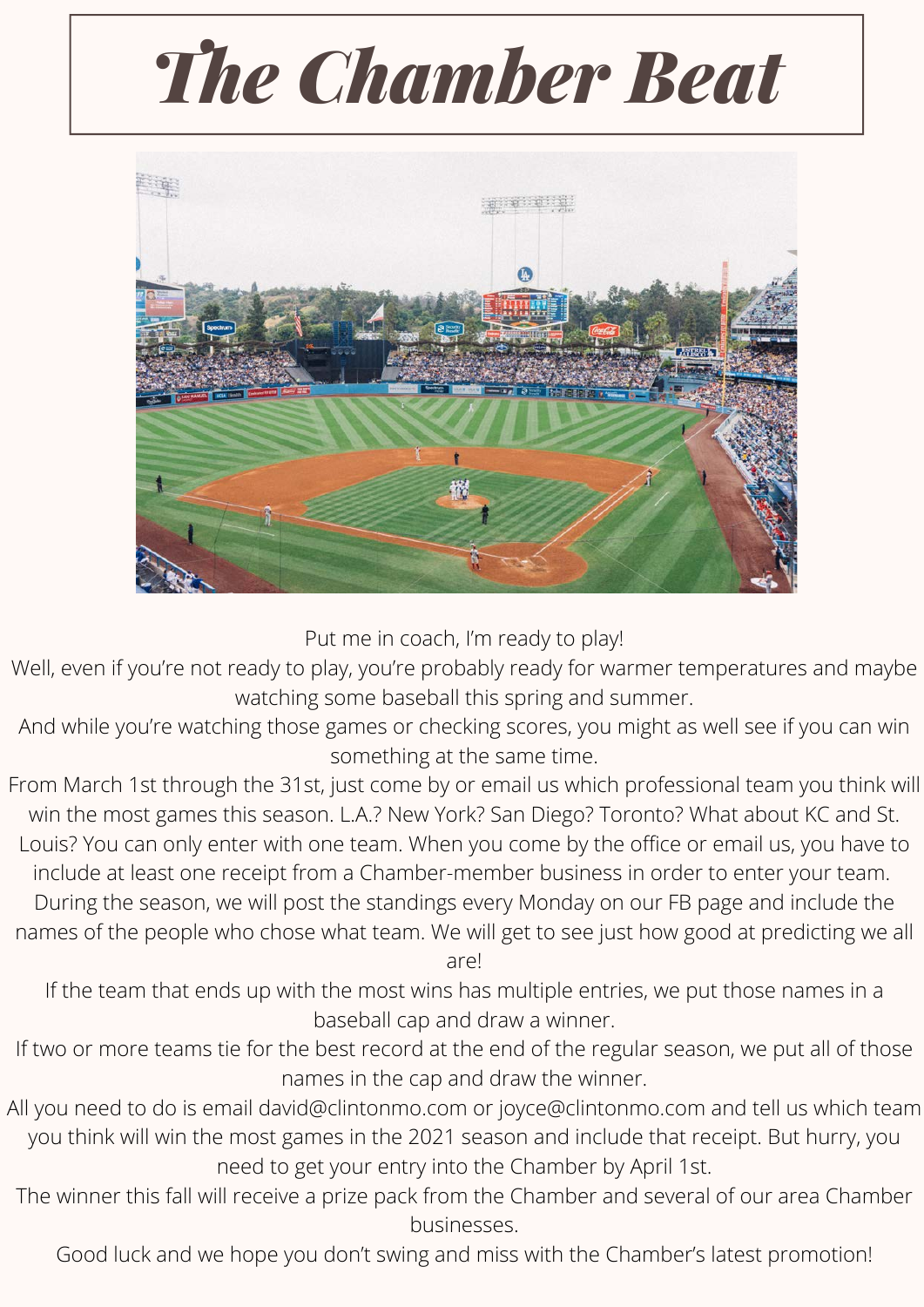## CHAMBER BUSINESS INFO



#### **HOW WOULD YOU LIKE TO HELP OUT OUR FRIENDS AT KAYSINGER BASIN REGIONAL PLANNING COMMISSION?!?!**

HELLO,

SURVEY, SURVEY, SURVEY! THE NEXT PHASE OF REGIONAL WORKFORCE STUDY IS TO ROLL OUT THE RESIDENT SURVEY THAT NEEDS TO BE SHARED FAR AND WIDE! IT WILL BE OPEN UNTIL MARCH 26TH.

HTTPS://WWW.SURVEYMONKEY.COM/R/KAYSINGERRESIDENTSURVEY

THANK YOU, SHERIDAN GARMAN-NEEMAN EXECUTIVE DIRECTOR KAYSINGER BASIN REGIONAL PLANNING COMMISSION "CONNECTING COMMUNITIES TO OPPORTUNITIES" EMAIL: SGARMAN@KAYSINGER.COM OFFICE PHONE: 660-885-3393 CELL: 417-309-9662

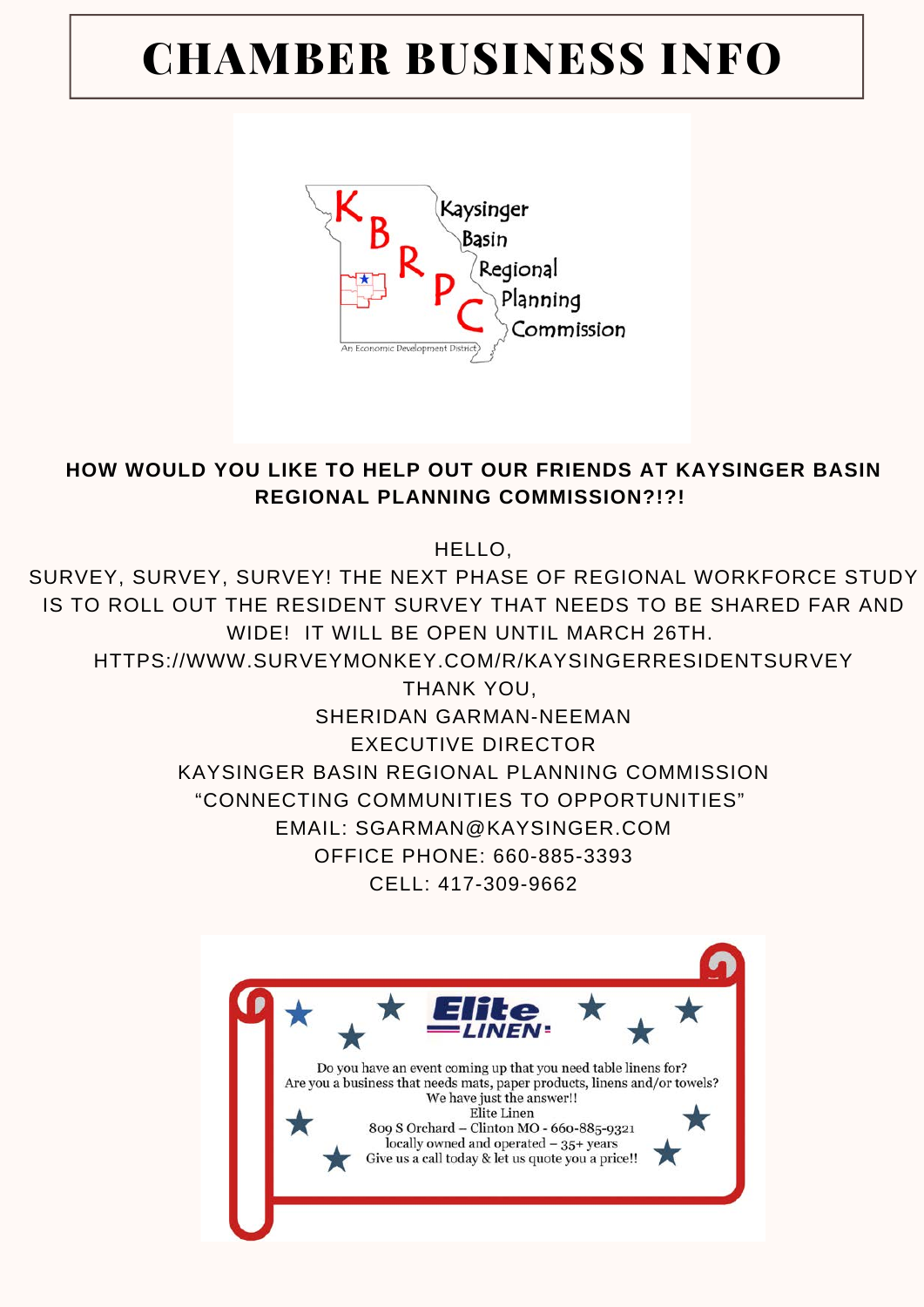

#### **FUNDING AVAILABLE TO EASE WINTER ENERGY BILLS**

SPRING MAY BE JUST AROUND THE CORNER, BUT COLDER THAN USUAL TEMPERATURES IN FEBRUARY CAUSED HEATING COSTS TO SKYROCKET ACROSS THE REGION. INDIVIDUALS MAY BE ABLE TO FIND RELIEF THROUGH THE WEST CENTRAL MISSOURI COMMUNITY ACTION AGENCY LIHEAP (LOW INCOME HOME ENERGY ASSISTANCE PROGRAM). FUNDING ALLOCATIONS CAN HELP HOUSEHOLDS MAKE UP THE SHORTFALL CAUSED BY COVID, BITTER WEATHER, AND ECONOMIC DOWNTURNS. JAMIE OBERLY, CHIEF COMMUNITY SERVICES OFFICER FOR WEST CENTRAL COMMENTED, "WE KNOW MANY PEOPLE ARE STRUGGLING TO MAKE ENDS MEET, AND WANT THEM TO KNOW WE HAVE ASSISTANCE THAT CAN HELP! ANYONE WHO NEEDS HELP SHOULD APPLY AS SOON AS POSSIBLE. WE EVEN HAVE A DROP BOX FOR YOUR CONVENIENCE AT SEVERAL OF OUR LOCATIONS!"

THE LIHEAP PROGRAM HELPS LOW-INCOME INDIVIDUALS MEET THEIR ENERGY NEEDS. TO QUALIFY, YOU OR SOMEONE IN YOUR HOUSEHOLD MUST BE RESPONSIBLE FOR PAYING THE MONTHLY HEATING BILL, HAVE LESS THAN \$3,000 IN SAVINGS OR CHECKING, AND MEET CERTAIN INCOME GUIDELINES. (FOR EXAMPLE, A FAMILY OF FOUR WITH AN ANNUAL HOUSEHOLD INCOME OF \$35,000 OR LESS WOULD QUALIFY.) INDIVIDUALS CAN RECEIVE AN INITIAL ENERGY ASSISTANCE PAYMENT WITHOUT A DISCONNECT NOTICE; ADDITIONAL FUNDING IS ALSO AVAILABLE IN CASE OF SHUT-OFFS OR THREAT OF DISCONNECTION.

APPLICATIONS FOR THE PROGRAM ARE AVAILABLE ONLINE AT WWW.WCMCAA.ORG/EA/, OR BY CALLING THE WEST CENTRAL OFFICE AT 660-476-2185. COMPLETED APPLICATIONS AND DOCUMENTATION MAY BE RETURNED BY MAILING TO: WCMCAA, 106 WEST 4TH STREET, APPLETON CITY, MO 64724. APPLICATIONS MAY BE FAXED TO: 660-476-5901, OR EMAILED TO ENERGYHELP@WCMCAA.ORG. APPLICATIONS CAN ALSO BE DROPPED OFF AT THE FOLLOWING LOCATIONS:

WEST CENTRAL MISSOURI COMMUNITY ACTION AGENCY CENTRAL OFFICE, 106 WEST 4TH, APPLETON CITY, MO (EXTERIOR DOOR SLOT ON THE SOUTH SIDE OF THE BUILDING)

WEST CENTRAL EL DORADO SPRINGS OFFICE (LISTON CENTER), 508 NORTH MAIN, EL DORADO SPRINGS, MO (EXTERIOR DROP BOX) WEST CENTRAL RAYMORE OFFICE, 208 WEST WALNUT, RAYMORE, MO

(EXTERIOR DOOR SLOT ON THE EAST SIDE OF THE BUILDING)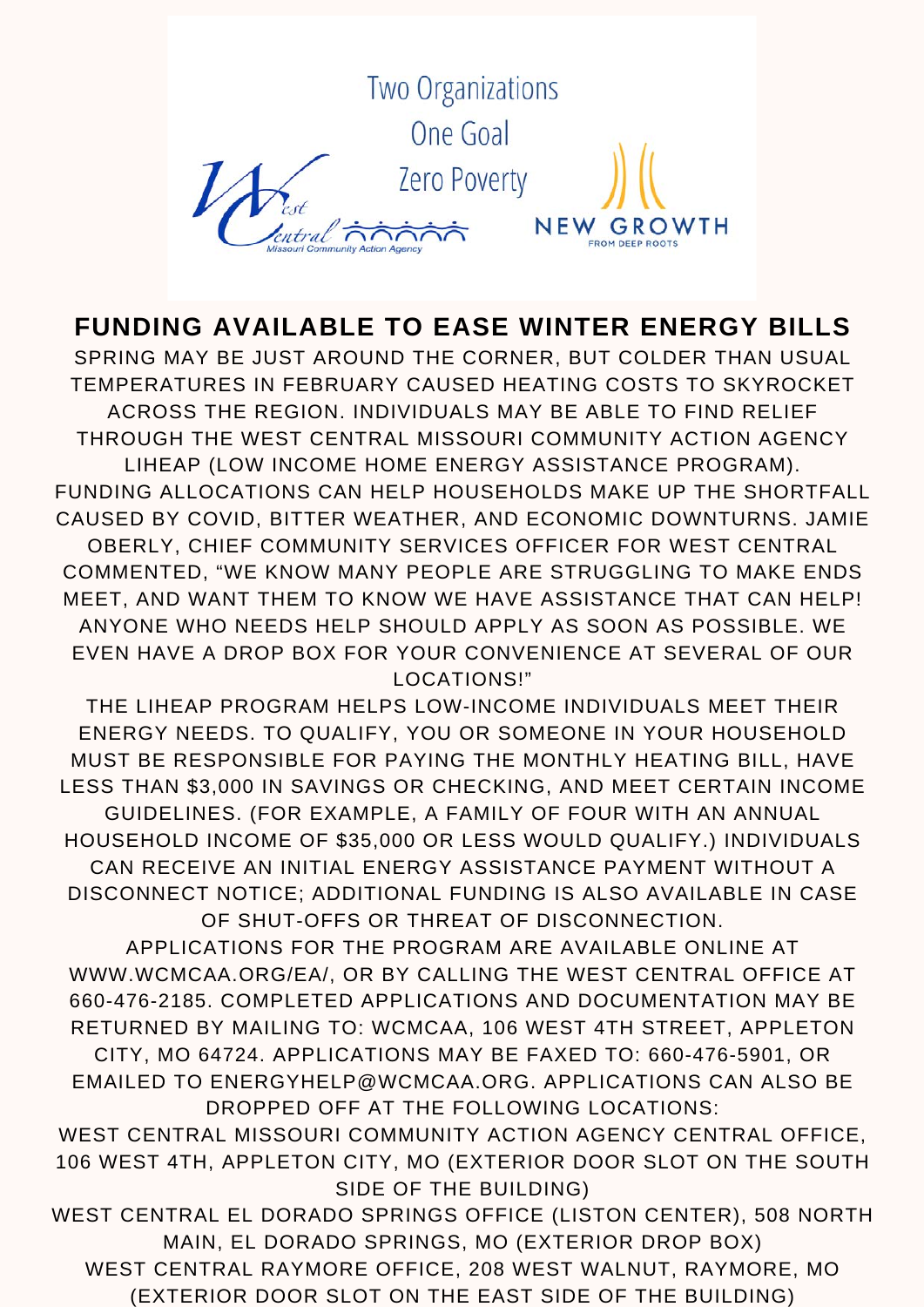#### **CELEBRATE!**

OPEN HOUSES MARCH 8-12 - NEW GROWTH OPEN HOUSE EVENTS MARCH 8-12, 2021, ACROSS 15 COUNTIES IN MISSOURI AND KANSAS WILL CELEBRATE WOMEN IN BUSINESS. THEY WILL ALSO LAUNCH A NEW RURAL RESOURCE FOR ALL ENTREPRENEURS, THE NEW GROWTH WOMEN'S BUSINESS CENTER.

WWW.NEWGROWTHMO.ORG



# **Meet Kathy Ervie, PA-C**

**Our Orthopedic Physician Assistant** With a Heart of Gold!



She is accepting new patients.

Call 660,890,7300 to schedule an appointment.



Dedicated to Providing You Our Golden Standard of Care.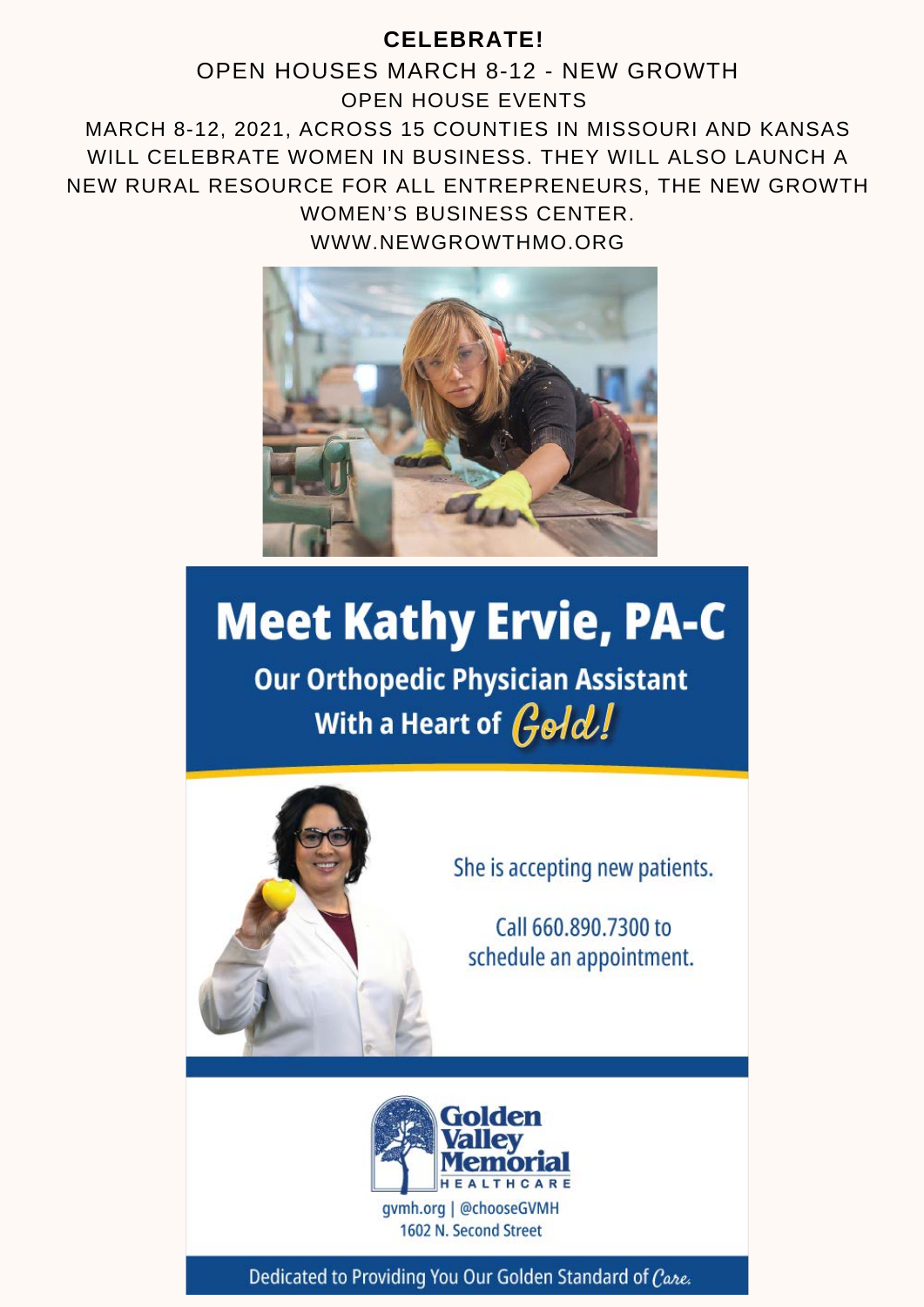### NOTE FROM THE CHAMBER DIRECTOR

A week ago today(Friday), as I was writing my weekly update, the first-ever Greater Clinton-

Area Chamber of Commerce Drive-thru Job Fair was going on in the alley behind the Chamber office. We ended up having 35 businesses send us or bring by their job openings. We put all of that information into a packet and when folks came by the Chamber, we went out and gave them a packet. We printed enough for ten packets on Thursday aft. Our first jobseeker drove up at 7:55am. Joyce was busy making copies all day long and I helped put the packets together as we ended up having 27 come through on Friday and three more got the packets from our big mailbox in the back over the weekend. We think we had a great turnout, not only in the numbers of people looking for employment but also the number of businesses that sent us their info. You can also find those job postings on our Facebook page. These job

listings are a service to our Chamber members. If your business is not a member, email david@clintonmo.com, call 660-885-8166 or stop by 200 South Main St. and we'll tell you all of the other advantages of being a member. If you are not a member of the Chamber, we will

still post those job openings for \$25. Our next Drive-thru Job Fair will be April 30th. On Thursday afternoon, I got another tour. It wasn't a manufacturing plant or a business. This time, my tour guide was Tim Komer, the Sports Editor from the Clinton Daily Democrat. The tour Tim gave me was the disc golf course in Artesian Park. Right now, there are nine holes and it's been around for about 8 years. Late last year, Tim and I visited in my office about how

this nine hole course could become an 18 hole course and draw more people from Clinton and elsewhere to play there. Tim already has a map of how the "back nine" might look and it's impressive. Holes 10-18 look to be difficult but a couple of those holes might be on property not owned by the Clinton Park and Recreation Dept. so of course we would need to talk to those folks before we move forward. Tim has visited with a lot of people using the nine hole course and most agree that nine more holes would make the course much more desirable and more people, especially from out of town, would use the course and hopefully generate more money for our community along with having a fun experience in Artesian Park. IF YOU WOULD LIKE TO GET INVOLVED IN PLANNING THIS UPGRADE TO THE DISC GOLF COURSE, PLEASE EMAIL david@clintonmo.com.

As I've told you before, we get about three or four inquires each week, sometimes more, from the public wanting to know about places to rent in Clinton. We do have a list of landlords we give to them or email, but now each Monday on our Facebook page, we will be updating that list to make sure it is accurate and includes more information for folks looking for a place to rent. If you have houses or apartments to rent, make sure the Chamber knows about it so you will be on the list.